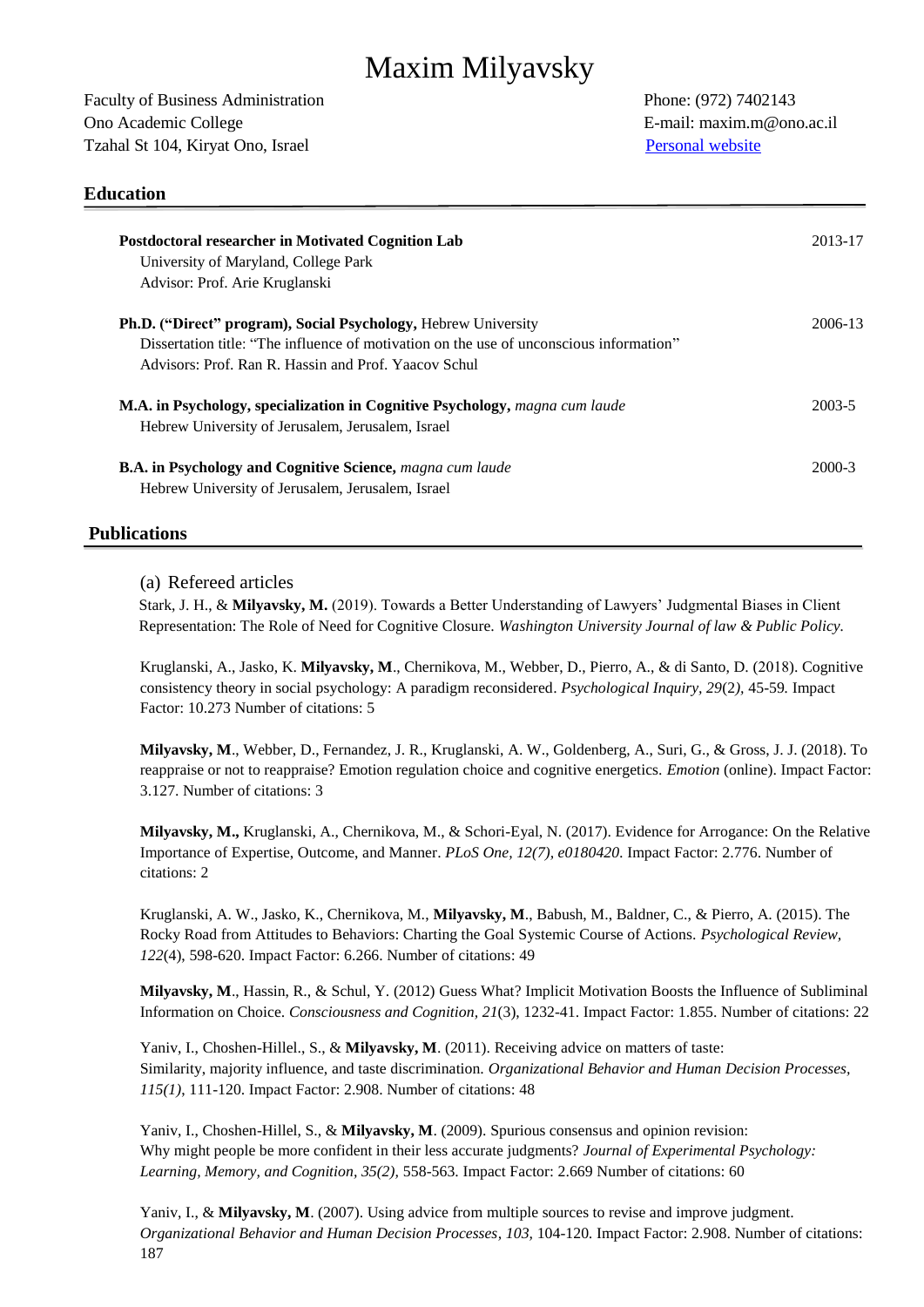(b) Invited Commentaries

Kruglanski, A., Jasko, K. Milyavsky, M., Chernikova, M., Webber, D., Pierro, A., & di Santo, D. (2018). All About Cognitive Consistency: A Reply to Commentaries. *Psychological Inquiry, 29*(2), 109-116. Impact Factor: 26.364.

Hassin, R. & **Milyavsky, M.** (2014). When the default is defaulting: A commentary on Newell & Shank's paper*. Behavioral and Brain Sciences*. Impact Factor: 17.071. Number of citations: 2

#### **Manuscripts Under Review**

**Milyavsky, M.** & Kruglanski, A., Gelfand, M., Chernikova, M., & Antonio Pierro. People Who Need People (and Some Who Think They Don't): On Compensatory Personal and Social Means of Goal Pursuit.

Pica, G., **Milyavsky, M.,** Pierro, A., & Kruglanski, A. Epistemic Bases of Opinion and Choice Change: Joint Effects of Need for Cognitive Closure and of Ascribed Epistemic Authority.

#### **Manuscripts in Preparation**

Ref, O., **Milyavsky, M.,** & Keil, T. Performance above aspiration: Attention to Different Types of Search (manuscript in preparation).

**Milyavsky, M**., Choshen-Hillel, S. Advice versus Opinion: The Effect of Helping Intentions of the Information Source on Advice-taking (manuscript in preparation).

**Milyavsky, M**. The Asymmetry of Arrogance: Asymmetrical Weighting of Superiority and Inferiority Cues in Competence (work in progress).

**Milyavsky, M**., Weil, R., Schul, Y., & Hassin, R. Intentional Use of Subliminal Information in Choice (work in progress).

#### **Presentations**

| Milyavsky, M., Kruglanski, A., Gelfand, M., & Chernikova, M. People Who Need People<br>(and Some Who Don't): On Compensatory Personal and Social Means of Goal Pursuit. Talk at the<br>Colloquium of the Social Psychology Department, Bar-Ilan University, Israel.                                                                        | 2019 |
|--------------------------------------------------------------------------------------------------------------------------------------------------------------------------------------------------------------------------------------------------------------------------------------------------------------------------------------------|------|
| Milyavsky, M., Kruglanski, A., Gelfand, M., & Chernikova, M. People Who Need People<br>(and Some Who Don't): On Compensatory Personal and Social Means of Goal Pursuit. Talk at the<br>Colloquium of the Faculty of Management, Ben-Gurion University, Israel.                                                                             | 2019 |
| Milyavsky, M., Choshen-Hillel, S. Advice versus Opinion: The Effect of Helping Intentions of the<br>Information Source on Advice-taking. Talk at the Workshop on Financial Decision-making,<br>Kiryat-Ono, Israel.                                                                                                                         | 2019 |
| Milyavsky, M., Webber, D., Renee Fernandez, J., Kruglanski, A., Gross., J., Goldenberg.,<br>A., & Suri., R. To Reappraise or Not to Reappraise: Emotion Regulation from the Perspective<br>of the Cognitive Energetics Theory. Poster Session of Annual Convention of the Association of<br>Psychological Science, San Francisco, CA, USA. | 2018 |
| Milyavsky, M., Kruglanski, A., Gelfand, M., & Chernikova, M. People Who Need People<br>(and Some Who Don't): On Substitutable Personal and Social Means of Goal Pursuit. Talk at the<br>Conference of the Society for the Studies of Motivation, San Francisco, CA, USA.                                                                   | 2018 |
| Milyavsky, M., Webber, D., Renee Fernandez, J., Kruglanski, A., Gross., J., Goldenberg.,<br>A., & Suri., R. To Reappraise or Not to Reappraise: Emotion Regulation from the Perspective<br>of the Cognitive Energetics Theory. Talk at the Conference on Affective and Behavioral Regulatory<br>Processes, New Brunswick, NJ, USA.         | 2017 |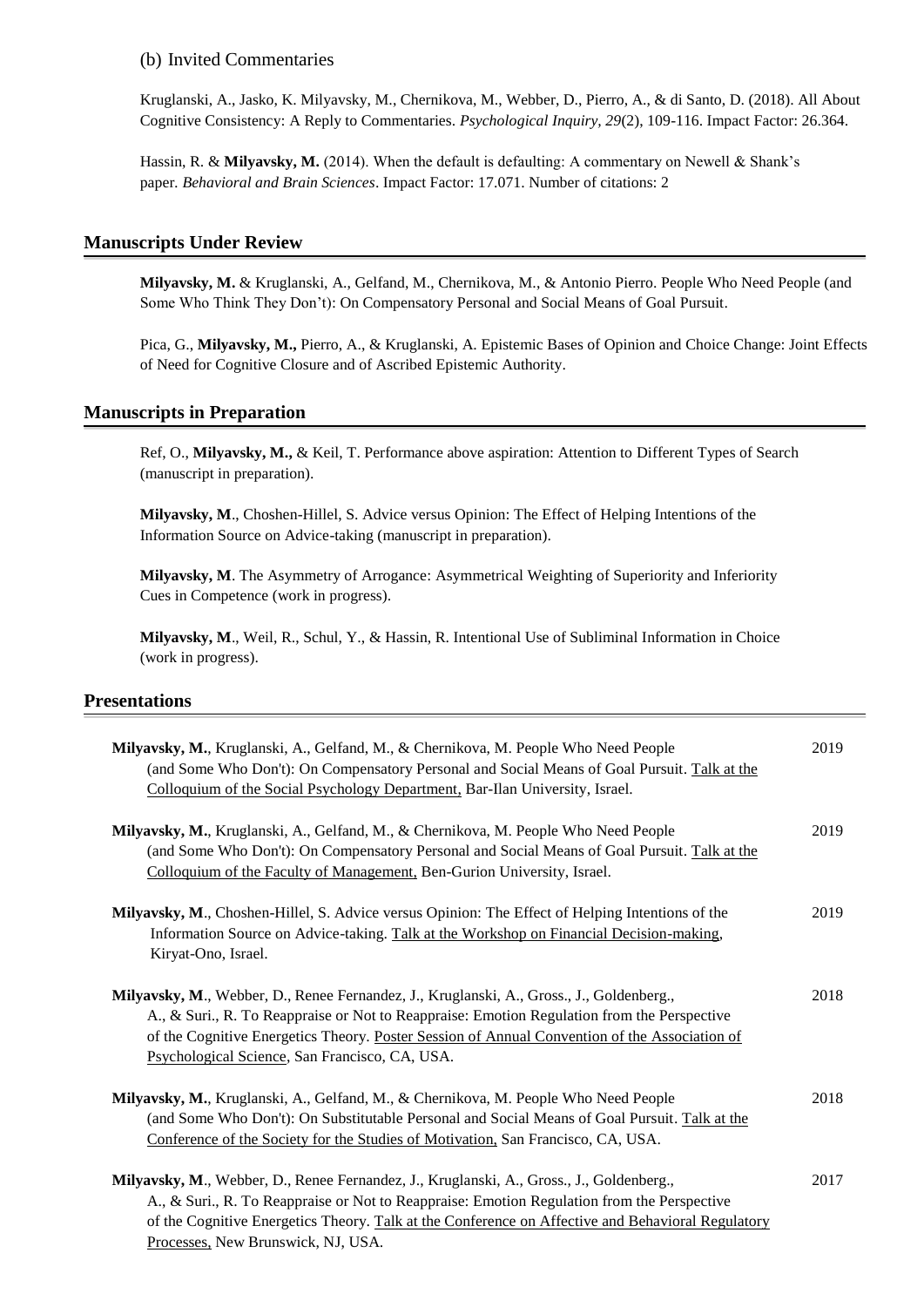| Milyavsky, M., Kruglanski, A. The Asymmetry of Arrogance. Poster Session of Annual<br>Convention of the Association of Psychological Science, Chicago, IL, USA.                                                                              |          | 2016    |
|----------------------------------------------------------------------------------------------------------------------------------------------------------------------------------------------------------------------------------------------|----------|---------|
| Milyavsky, M., Kruglanski, A. The Asymmetry of Arrogance. Poster Session of Annual<br>Convention for the Society for Personality and Social Psychology, San Diego, CA, USA.                                                                  |          | 2016    |
| Milyavsky, M., Schori-Eyal, N., Kruglanski, A. Perception of Arrogance. Poster Session at the Annual<br>Meeting of SPSP, Long Beach, CA, USA.                                                                                                |          | 2015    |
| Milyavsky, M., Schori-Eyal, N., Kruglanski, A. Perception of Arrogance.<br>Talk at the Annual Convention of the Association of Psychological Science, New York, NY, USA.                                                                     |          | 2015    |
| Milyavsky, M., Schori-Eyal, N., Kruglanski, A. Perception of Arrogance. Talk at the<br>Conference on Intellectual Humility, Catalina, CA, USA.                                                                                               |          | 2015    |
| Milyavsky, M., Schori-Eyal, N., Kruglanski, A. Perception of Arrogance.<br>Poster Session of Conference on Intellectual Humility, St. Louis, MO, USA.                                                                                        |          | 2014    |
| Pica, G., Milyavsky, M., Kruglanski, A. Motivational Underpinnings of Intellectual Humility.<br>Poster Session of Conference on Intellectual Humility, St. Louis, MO, USA.                                                                   |          | 2014    |
| Milyavsky, M., Hassin, R., Schul, Y. It's All About Intention: How to Use Unconscious Cues<br>in Intuitive Choice. Talk at the Conference of Doctoral Students in Social Psychology,<br>Jerusalem, Israel.                                   |          | 2012    |
| Milyavsky, M., Hassin, R., Schul, Y. Subliminal Glimpse Beneath the Surface of Consciousness:<br>Motivation, Intention and Choice. Talk at the Colloquium of Social Psychology Department<br>of the Hebrew University, Jerusalem, Israel.    |          | 2012    |
| Milyavsky, M., Hassin, R., Schul, Y. Explicit Motivation and Intuitive Choice: Money Boosts<br>the Influence of Subliminal Cues on Category-based Intuitive Choice. Poster Session at the Annual<br>Meeting of SPSP, San Diego, CA, USA.     |          | 2012    |
| Milyavsky, M., Hassin, R., Schul, Y. Explicit Motivation and Intention Modulate the Influence<br>of Subliminal Cues on Choice. Talk at the Colloquium of Social Psychology Department<br>of the Hebrew University, Jerusalem, Israel.        |          | 2011    |
| Milyavsky, M., Hassin, R., Schul, Y. Guess What? Implicit Motivation Boosts the Influence of<br>Subliminal Information on Choice. Poster Session at the Annual Meeting of SPSP, San Antonio,<br>TX, USA.                                     |          | 2011    |
| Yaniv, I., Choshen-Hillel., S., & Milyavsky, M. Receiving Advice on Matters of Taste:<br>How Relevant Are Other Peoples' Preferences? Meeting of the European Association of<br>Decision Making (SPUDM-21), Warsaw, Poland.                  |          | 2007    |
| Yaniv, I., Choshen-Hillel, S., & Milyavsky, M. Spurious consensus and opinion revision:<br>Why might people be more confident in their less accurate judgments? Meeting of the Society<br>for Judgment/Decision Making, Long Beach, CA, USA. |          | 2007    |
| <b>Grants and Awards</b>                                                                                                                                                                                                                     |          |         |
| Hebrew University, Psychology Department, "Sturman Travel Award"                                                                                                                                                                             | \$1500   | 2011    |
| Hebrew University, Faculty of Social Sciences, "Doctoral Students Travel Award"                                                                                                                                                              | \$1000   | 2010    |
| Research grant for excellent PhD students from the Israel Foundations Trustees                                                                                                                                                               | \$10,000 | 2010-12 |

Hebrew University**,** Faculty of Social Sciences, **"The President's Scholarship"** \$40,000 2008-12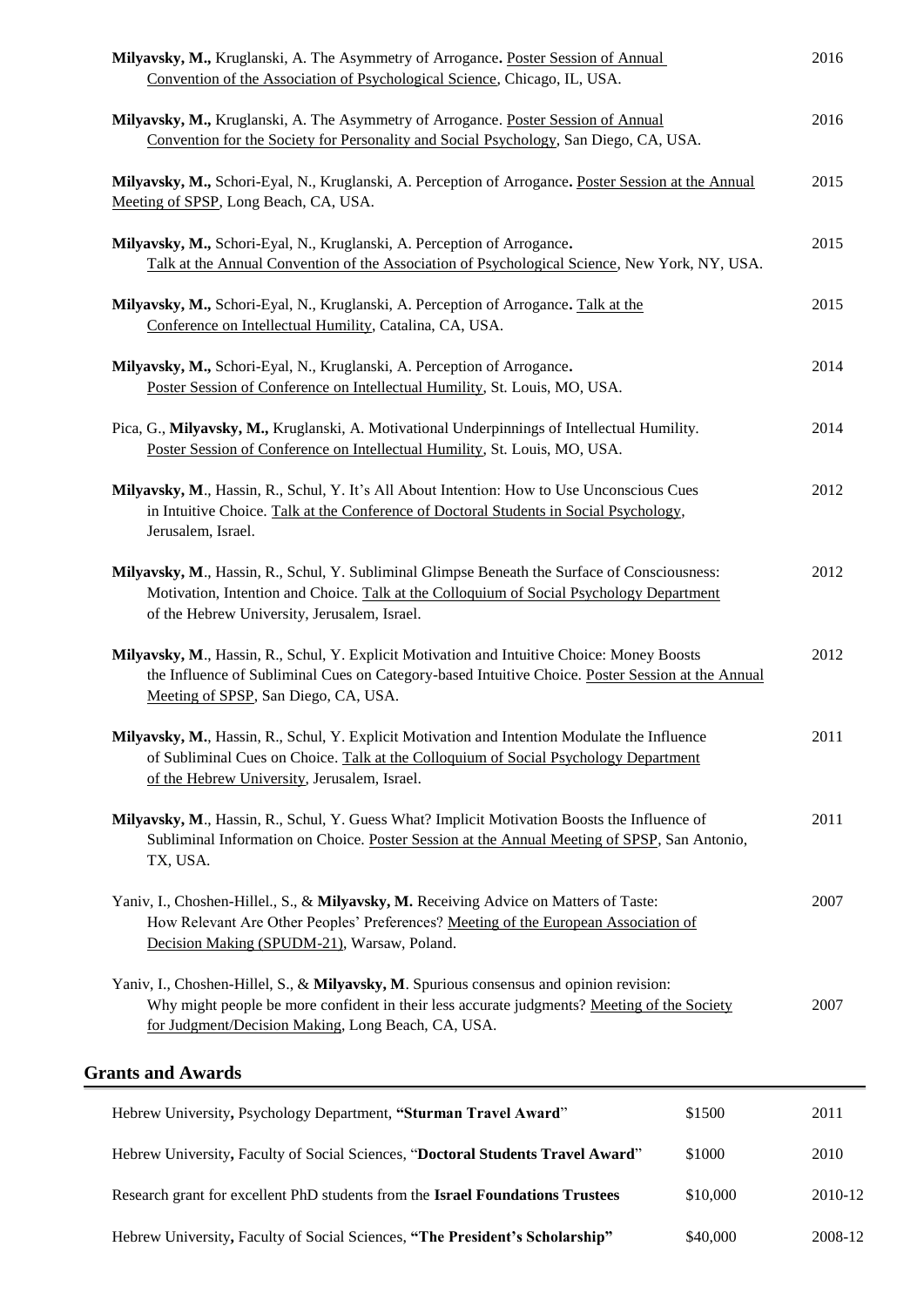| Hebrew University, Psychology Department, "Direct" PhD scholarship                                                                      | \$18,000 | 2004-7  |
|-----------------------------------------------------------------------------------------------------------------------------------------|----------|---------|
| Hebrew University, Faculty of Social Sciences, Dean's List of Excellence                                                                |          | 2003    |
| Hebrew University, Faculty of Social Sciences, Dean's List of Excellence                                                                |          | 2001    |
| <b>Research Experience</b>                                                                                                              |          |         |
| Post-doctoral researcher<br>Dr. Arie Kruglanski's Motivated Cognition Lab, University of Maryland, College Park                         |          | 2013-17 |
| <b>Graduate researcher</b><br>Dr. Ran Hassin's Lab Conscious, Hebrew University of Jerusalem                                            |          | 2006-13 |
| Lab coordinator<br>Dr. Ilan Yaniv's Decision Making and Negotiation Lab, Hebrew University of Jerusalem                                 |          | 2001-9  |
| <b>Teaching Experience</b>                                                                                                              |          |         |
| Assistant professor in the course "Psychology in Management", Ono Academic College, Israel.                                             |          | 2018-19 |
| Assistant professor in the course "Statistical methods B", Ono Academic College, Israel.                                                |          | 2018-19 |
| Assistant professor in the course "Statistical methods A", Ono Academic College, Israel.                                                |          | 2018-19 |
| <b>Instructor</b> in the course "Research Experience, Regression Analysis and Analysis of Variance",<br>Open University, Israel.        |          | 2013    |
| <b>Course coordinator</b> in the course "Experimental psychology", Department of Psychology,<br>Hebrew University of Jerusalem, Israel. |          | 2006-12 |
| Teaching assistant in the course "Experimental psychology", Department of Psychology,<br>Hebrew University of Jerusalem, Israel.        |          | 2005-6  |
|                                                                                                                                         |          |         |

# **Professional Development**

| <b>Advanced Statistical Methods</b>        |                          |      |
|--------------------------------------------|--------------------------|------|
| <i>New statistics</i> (online course)      | Dr. Daniel Lakens        | 2016 |
| Multi-level modeling (course)              | Dr. Ed Lemay             | 2016 |
| Multi-level modeling (mini-course)         | Dr. Gilad Chen           | 2016 |
| Multi-level modeling (workshop)            | Dr. Elizabeth Page-Gould | 2016 |
| Open science & preregistration (workshop)  | Dr. Erica Baranski       | 2016 |
| <i>Bayesian Statistics</i> (workshop)      | Dr. Michael Dougherty    | 2015 |
| <i>Mediation and moderation</i> (workshop) | Dr. Andrew Hayes         | 2011 |
| <i>Meta-analysis</i> (workshop)            | Dr. Michael Borenstein   | 2011 |
| Signal detection theory                    | Dr. Ram Frost            | 2009 |

# **Statistical and Programming Software**